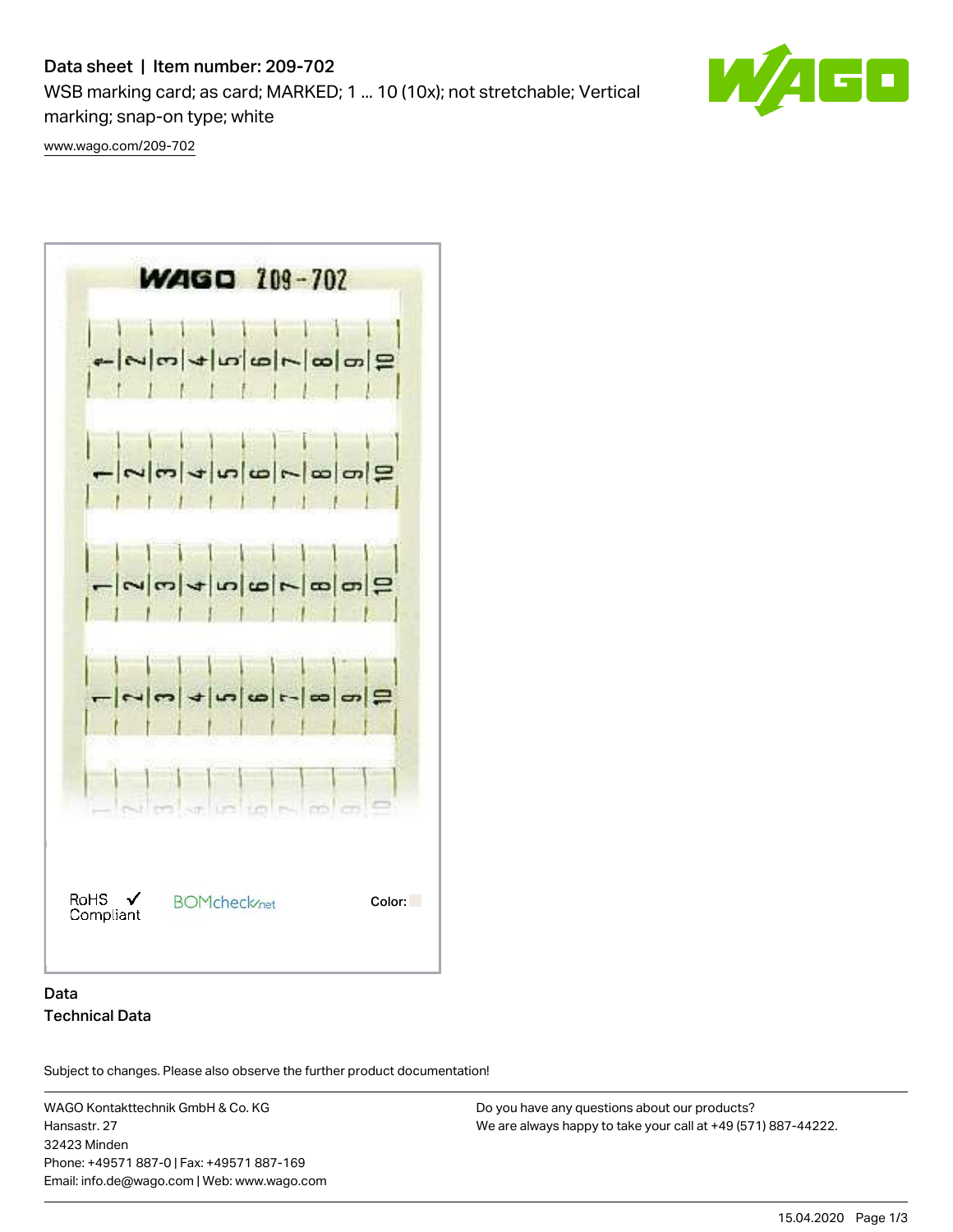## Data sheet | Item number: 209-702

[www.wago.com/209-702](http://www.wago.com/209-702)



| Marking                   | 110                                |
|---------------------------|------------------------------------|
| Aufdruck Anzahl           | 10                                 |
| Printing direction        | Vertical marking                   |
| Color of marking          | black                              |
| Marking type              | Digits                             |
| Darstellung des Aufdrucks | consecutive numbers per strip      |
| Units per delivery form   | 10 strips with 10 markers per card |

#### Geometrical Data

| Ma<br>. width   | 4 mm |
|-----------------|------|
| Marker<br>width | mm   |

#### Material Data

| Color     | white            |
|-----------|------------------|
| Weight    | 5.3 <sub>g</sub> |
| Fire load | $0.159$ MJ       |

### Commercial data

| Product Group      | 2 (Terminal Block Accessories) |  |
|--------------------|--------------------------------|--|
| Packaging type     | bag                            |  |
| Country of origin  | DE                             |  |
| <b>GTIN</b>        | 4017332273770                  |  |
| Customs Tariff No. | 49119900000                    |  |

### **Counterpart**

| <b>Downloads</b><br><b>Documentation</b> |              |         |          |
|------------------------------------------|--------------|---------|----------|
| <b>Bid Text</b>                          |              |         |          |
| 209-702                                  | Mar 22, 2018 | doc     | Download |
| doc - Datei                              |              | 24.1 kB |          |
| 209-702                                  | Feb 19, 2019 | xml     | Download |
| GAEB X81 - Datei                         |              | 2.7 kB  |          |

Subject to changes. Please also observe the further product documentation!

WAGO Kontakttechnik GmbH & Co. KG Hansastr. 27 32423 Minden Phone: +49571 887-0 | Fax: +49571 887-169 Email: info.de@wago.com | Web: www.wago.com

Do you have any questions about our products? We are always happy to take your call at +49 (571) 887-44222.